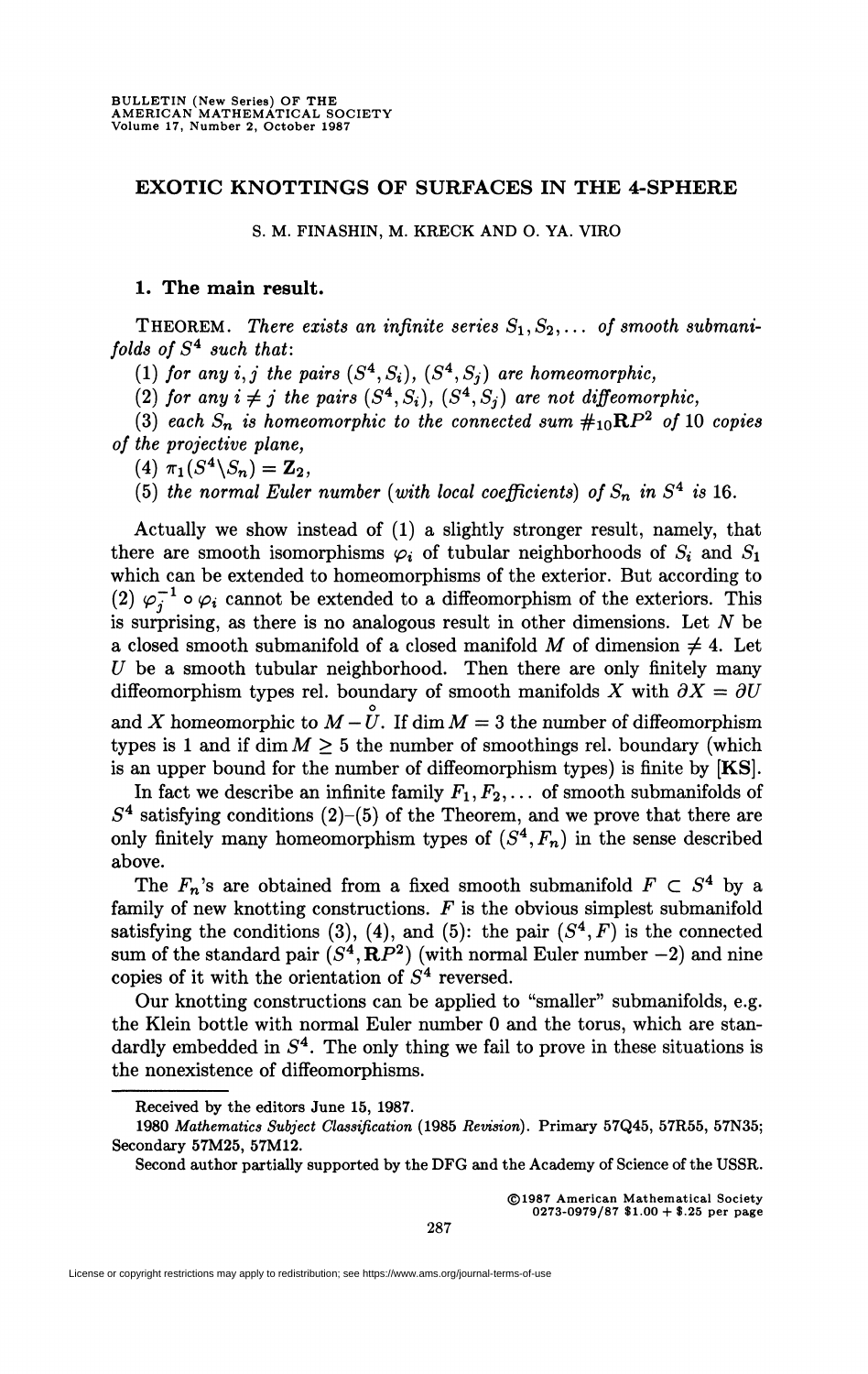**2. Outline of the proof.** The construction of  $F_n$  is motivated by the recent work of S. Donaldson  $[D_1, D_2]$  C. Okonek and A. van de Ven  $[OV]$ resp. R. Friedman and J. Morgan [FM]. They considered the Dolgachev surfaces  $[Do]$ , which are complex elliptic surfaces organized in families  $D_{p,q}$  with  $p, q \in \mathbb{N}$ ,  $(p, q) = 1$ . The  $D_{p,q}$ -surfaces are 1-connected and permit an elliptic fibration over the sphere  $\mathbb{C}P^1$  with two multiple fibres of multiplicity *p* and *q*. Any  $D_{p,q}$ -surface can be obtained from some rational elliptic surface diffeomorphic to  $\mathbb{C}P^2 \# 9\overline{\mathbb{C}P}^2$  (blow up 9 points of  $\mathbb{C}P^2$ ) by logarithmic transformations [BPV] of multiplicity *p* and *q* along two nonsingular fibres. The rational elliptic surfaces themselves are included in this system as  $D_{1,1}$ . By Freedman's classification of 1-connected closed 4-manifolds  $[F_1]$ , all Dolgachev surfaces are homeomorphic to  $\mathbf{C}P^2 \# 9 \overline{\mathbf{C}P}^2$ . But Donaldson  $[\mathbf{D}_1, \mathbf{D}_2]$ proved that no  $D_{2,3}$ -surface is diffeomorphic to  $\mathbb{C}P^2 \# 9\overline{\mathbb{C}P}^2$ , and this was extended in [OV, FM], showing that no  $D_{2,q}$ -surface is diffeomorphic to a  $D_{1,1}$ -surface or a  $D_{2,r}$ -surface with odd  $r \neq q$ .

PROPOSITION 1. For any p, q there exists a  $D_{p,q}$ -surface M which admits *an antiholomorphic involution c with M/c diffeomorphic to S<sup>4</sup>* .

In the case of  $D_{1,1}$  such an involution can easily be constructed via the usual complex conjugation  $c: \mathbb{C}P^2 \to \mathbb{C}P^2$ :  $(z_0:z_1:z_2) \mapsto (\bar{z}_0: \bar{z}_1: \bar{z}_2)$ . The orbit space  $\mathbb{C}P^2/c$  is diffeomorphic to  $S^4$  [K, M]. The fixed point set  $\mathbb{R}P^2$  is standardly embedded in it with normal Euler number  $-2$ . For any  $D_{1,1}$ -surface M obtained by blowing up 9 *real* points (i.e. points in  $\mathbb{R}P^2$ ) of  $\mathbb{C}P^2$ , we can extend this involution to an antiholomorphic involution  $c$ on *M* with  $M/c$  diffeomorphic to  $S^4$ (=  $\#_{10}S^4$ ). The fixed point set is  $F =$  $\mathbf{R}P^2 \# 9\mathbf{R}P^2 = \#_{10}\mathbf{R}P^2 \hookrightarrow S^4$  with normal Euler number  $-2+9\cdot 2=16$ , the standardly embedded  $\#_{10} \mathbb{R}P^2$  with this normal Euler number. Proposition 1 is easily deduced from this and so is the following lemma, closely related to surgery of two-fold branched coverings considered by O. Viro [V] and J. M. Montesinos [Mo].

LEMMA (ON REAL LOGARITHMIC TRANSFORMATION). Let  $E \rightarrow B$  be an elliptic fibration commuting with antiholomorphic involutions  $c: E \to E$ *and*  $\sigma: B \to B$ . Let F be a fibre with  $c(F) = F$  and  $F \cap fix(c) \neq \emptyset$ . Then *there exists a logarithmic transform E' of E along F of any given multiplicity which admits an antiholomorphic involution extending*  $c|_{E\setminus F}$  *with orbit space diffeomorphic to E/c.* 

For any involution c of a  $D_{p,q}$ -surface M with  $M/c$  diffeomorphic to  $S^4$ , the topology of the fixed point set and its normal Euler number are determined by the topology of M, and thus fix(c) is again  $\#_{10}RP^2$  embedded in  $S^4$  with normal Euler number 16. Under appropriate conditions we can also control the fundamental group of the complement of the fixed point set in  $S<sup>4</sup>$ :

**PROPOSITION** 2. For any odd q there exists a  $D_{2,q}$ -surface M and an *involution c as in Proposition* 1 with abelian  $\pi_1((M/c) - \text{fix}(c))$  (implying  $\pi_1((M/c) - f\text{fix}(c)) = \mathbb{Z}_2$ .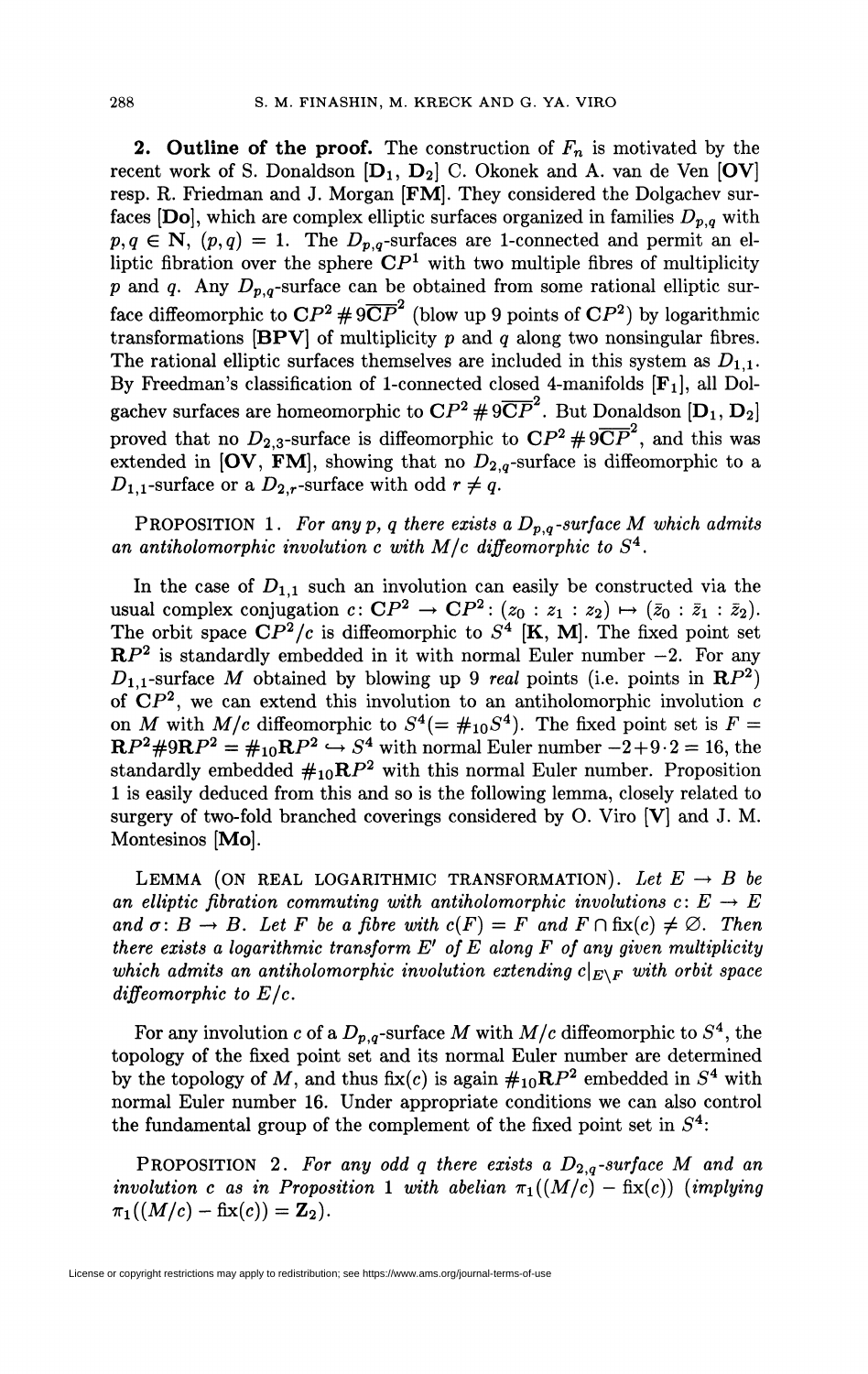We will indicate the proof of this proposition in the next section. For  $p = 2$ and  $q = 2n + 1$  let us take such M and c and denote by  $F_n$  the image of fix(c) under some diffeomorphism  $M/c \rightarrow S^4$ . Since we can get M back from  $F_n$ as a 2-fold covering of  $S^4$  branched along  $F_n$ , the results of  $\left[\text{OV}, \text{FM}\right]$  imply that for  $n \neq m$  pairs  $(S^4, F_n)$ ,  $(S^4, F_m)$  are not diffeomorphic. This result together with the following proposition implies our theorem.

PROPOSITION 3. *Let S be a fixed nonorientable 2-manifold and k a fixed integer.* Consider pairs  $(S<sup>4</sup>, S)$ , S a smooth submanifold of  $S<sup>4</sup>$  with normal *Euler number k and*  $\pi_1(S^4 \backslash S) = \mathbb{Z}_2$ . Choose for ech pair a smooth isomor*phism of a tubular neighborhood of S with a fixed 2-dimensional disk bundle over S with normal Euler number k and identify all boundaries of these tubular neighborhoods by them.* 

*Then the number of homeomorphism types rel. boundary of the complements of the tubular neighborhoods is finite.* 

We hope to prove that all  $(S^4, F_n)$  are homeomorphic, extending a result of T. Lawson [L], who showed that if  $S = \mathbb{R}P^2$  there is a unique homeomorphism type of such knottings. At present, in our proof of Proposition 3, which uses the surgery method of  $[Kr]$  (applicable in dimension 4 by Freedman's results [F2]), there occur several obstructions sitting in nontrivial finite groups. We don't see an obvious reason for them to be trivial.



**3. Knotting constructions.** Let *X* be a smooth 4-manifold and *F* a smooth closed 2-submanifold of X. Let  $\mathfrak{M} \subset X$  be a membrane homeomorphic to  $S^1 \times I$  with  $\partial \mathfrak{M} = \mathfrak{M} \cap F$  and let  $\mathfrak{M}$  have index 0 or, equivalently, there exists a diffeomorphism of a regular neighborhood N of  $\mathfrak{M}$  in  $X, \varphi \colon N \to$  $S^1 \times D^3$ , mapping  $N \cap F$  onto  $S^1 \times (I \amalg I)$ , and such that the segments *I* II *I* are embedded unknotted and unlinked into  $D^3$  as in Figure 1. (II means the disjoint sum operation.) For arbitrary relatively prime  $p, q$  denoted by  $K_{p,q}(F, \mathfrak{M}, \varphi)$  a new smooth submanifold of X obtained from F by replacing the embedded segments *I* II  $I \hookrightarrow D^3$  drawn in Figure 1 by the two embedded segments in Figure 2.

**PROPOSITION** 4. If  $F \d0\mathfrak{M}$  is connected and  $\pi_1(X \setminus (F \cup \mathfrak{M}))$  is abelian, *then*  $\pi_1(X \backslash K_{2,q}(F, \mathfrak{M}, \varphi))$  *is abelian for any odd q.*